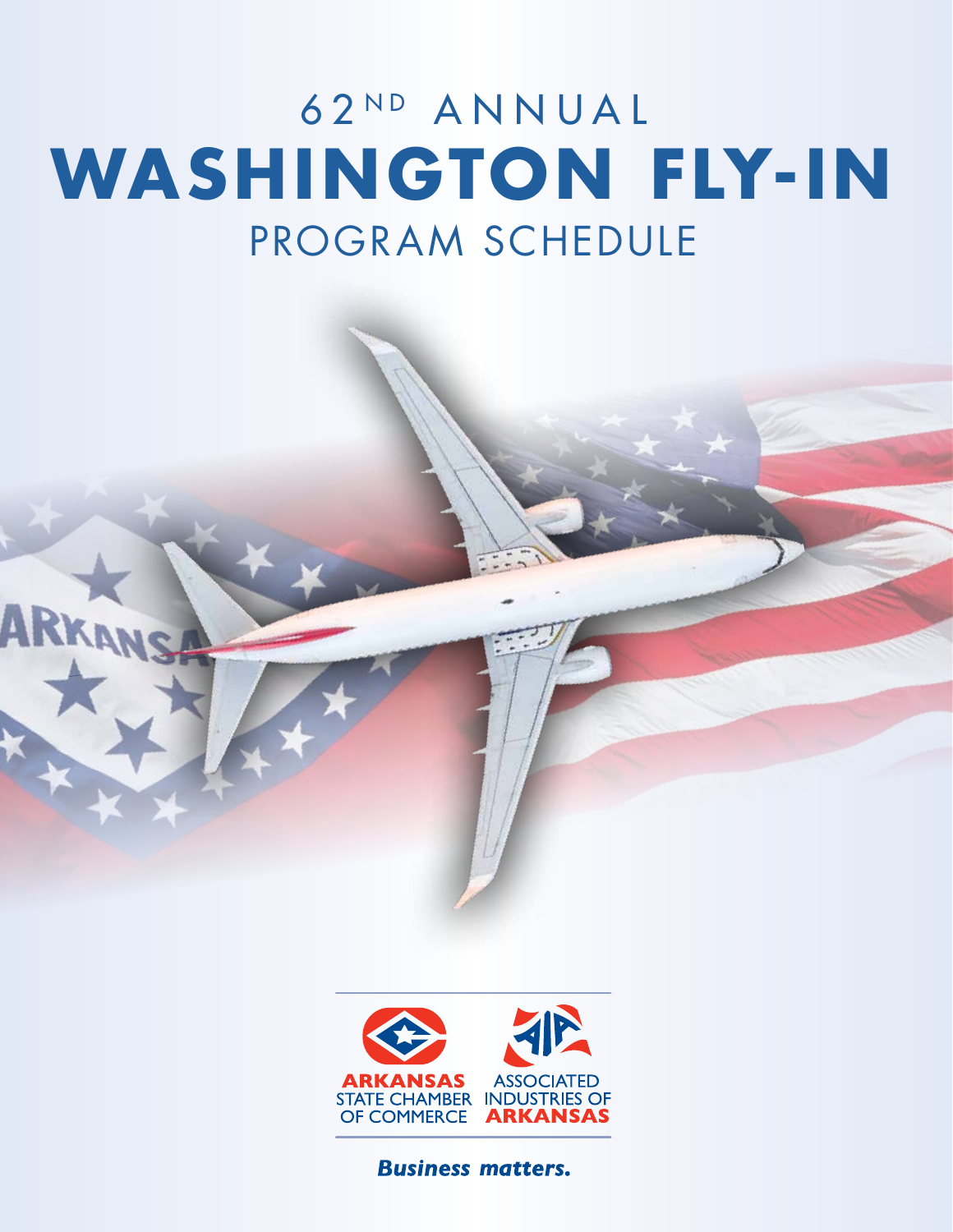# **PROGRAM SCHEDULE**

| <b>General Information</b>                                                                                                                               |                                                                                                                                                                                                                                                                                                                                                                                                                                                                                                                                                                                                                                                    |  |
|----------------------------------------------------------------------------------------------------------------------------------------------------------|----------------------------------------------------------------------------------------------------------------------------------------------------------------------------------------------------------------------------------------------------------------------------------------------------------------------------------------------------------------------------------------------------------------------------------------------------------------------------------------------------------------------------------------------------------------------------------------------------------------------------------------------------|--|
| <b>Attire for Daytime Activities:</b><br>Attire for Wednesday Chiefs' Reception:<br><b>Attire for Congressional Reception:</b><br><b>Transportation:</b> | Business / Business Casual<br><b>Business Casual</b><br>Casual<br>On Your Own                                                                                                                                                                                                                                                                                                                                                                                                                                                                                                                                                                      |  |
| <b>Tuesday, May 10, 2022</b>                                                                                                                             |                                                                                                                                                                                                                                                                                                                                                                                                                                                                                                                                                                                                                                                    |  |
| 5:30 p.m. $- 7:00$ p.m.                                                                                                                                  | <b>Chiefs' of Staff Reception</b><br>The AC Hotel Washington DC Capitol Hill Navy Yard                                                                                                                                                                                                                                                                                                                                                                                                                                                                                                                                                             |  |
| Wednesday, May 11, 2022                                                                                                                                  |                                                                                                                                                                                                                                                                                                                                                                                                                                                                                                                                                                                                                                                    |  |
| $8:30$ a.m. - 12:30 p.m.<br>$9:00$ a.m.<br>$10:30$ a.m.<br>$11:30$ a.m.<br>12:45 p.m.<br>1:45 p.m. $-$ 5:30 p.m.<br>6:00 p.m. $-8:00$ p.m.<br>8:00 p.m.  | National Economic Outlook + Arkansas Federal<br><b>Delegation Briefings</b><br>United States Capitol Visitor Center Room 268, Washington, DC.<br>U.S. Chamber of Commerce Briefing<br>Mr. Neil Bradley,<br>Executive Vice President, Chief Policy Officer, and Head of Strategic Advocacy<br>Roundtable with Arkansas' U.S. Senate Delegation<br>Roundtable with Arkansas' U.S. House of Representatives Delegation<br>Lunch on your own<br><b>Meetings On Your Own</b><br>Arkansas State Chamber & State Society<br><b>Congressional Reception</b><br>101 Constitution Building, 101 Constitution Avenue NW, Washington, DC<br><b>After Party</b> |  |
|                                                                                                                                                          | Charlie Palmer Steakhouse,<br>101 Constitution Building, 101 Constitution Avenue NW, Washington, DC                                                                                                                                                                                                                                                                                                                                                                                                                                                                                                                                                |  |
| <b>Thursday, May 12, 2022</b>                                                                                                                            |                                                                                                                                                                                                                                                                                                                                                                                                                                                                                                                                                                                                                                                    |  |
| 7:30 a.m. - 9:00 a.m.                                                                                                                                    | Arkansas Leadership Breakfast                                                                                                                                                                                                                                                                                                                                                                                                                                                                                                                                                                                                                      |  |

Special Guest: Congressman Stephen Scalise, Minority Whip (LA-I) and Congressman Steve Womack, (AR-3) United States House of Representatives Capitol Hill Club, 300 First St SE, Washington, DC 20003

ARKANSAS

9:30 a.m. End of Program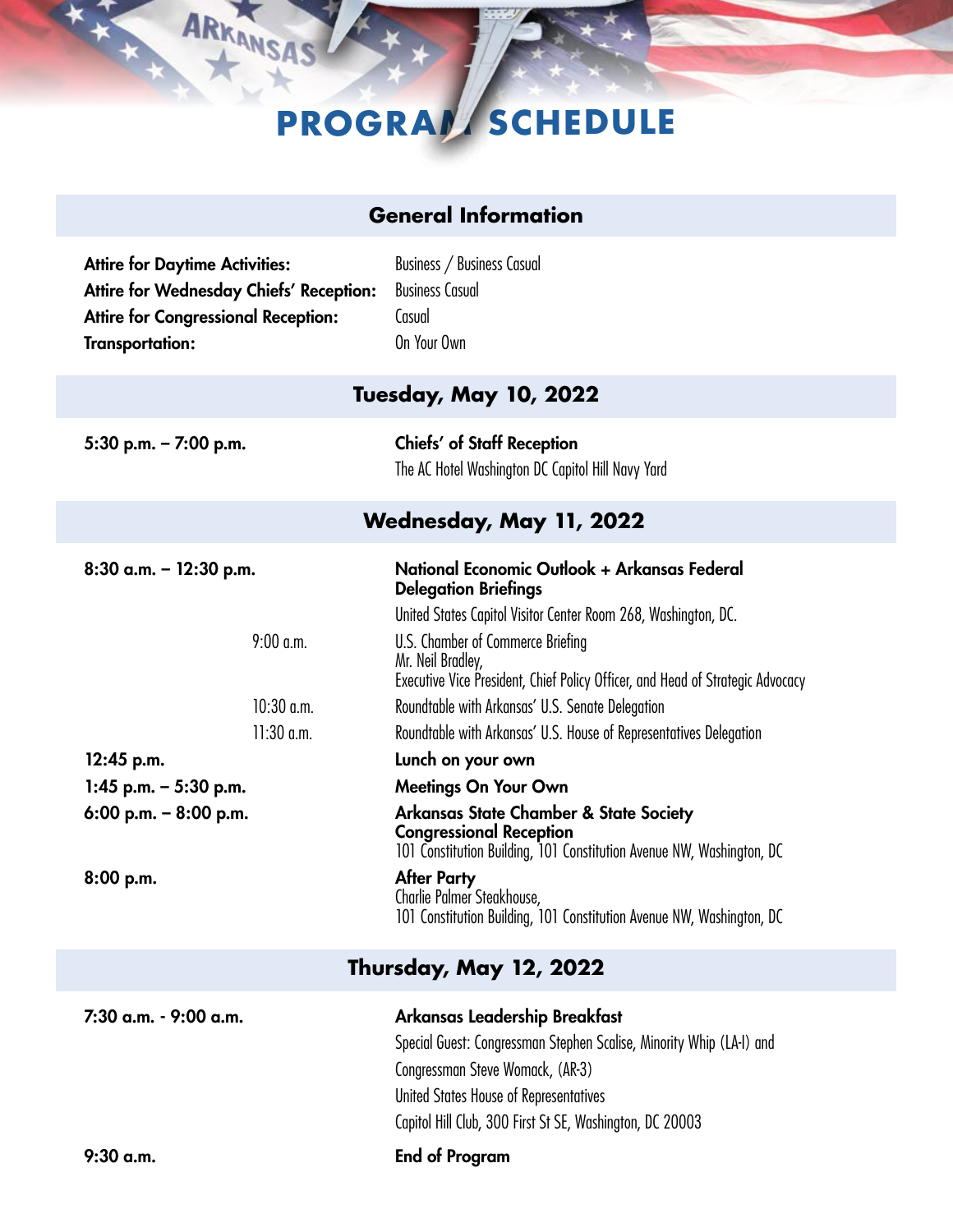

**Business matters.** 

m

### **THE LEADING VOICE FOR BUSINESS ADVOCACY IN ARKANSAS**

**Our work to support Arkansas businesses never stops. We will always lead the effort to secure Arkansas' future through economic growth and individual opportunity.**

**1200 West Capitol Avenue | Little Rock, AR 72201 | 501-372-2222 | www.arkansasstatechamber.com**

<u> Marang ang pagpagang dipangang di</u>

BRITTELL BERTHELD BRITTELL BRITTELL BRITTELL

**Hookunder Greenwich werden** 

m

 $4 - 5 - 4$